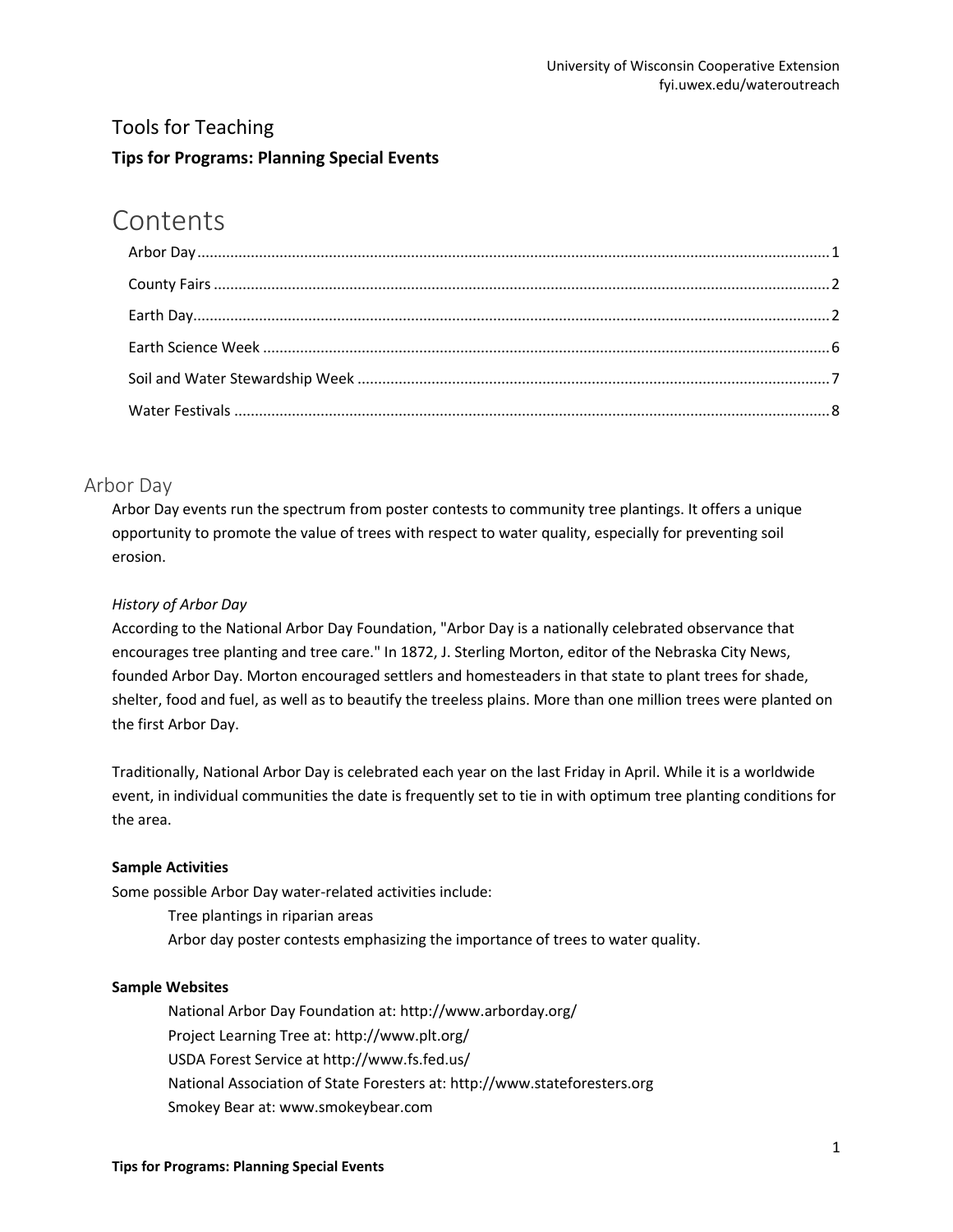## <span id="page-1-0"></span>County Fairs

County fairs can be a perfect place to promote water resource conservation. This may be done through personal contact, or via unmanned displays, flyers, and other appropriate means. A rule of thumb is to keep the contact short, sweet and catchy, because people are usually passing through rather quickly. Try to take just a minute or two of their time, but remember to make that minute a marvelous one!

## **Sample Activities**

- Offer a prize. People coming through fill out their name, address, and other pertinent information and place it in a container.
- Offer free water and a place for tired fairgoers to sit. Place the seats and water near an educational display highlighting district activities, and fill the display area with lots of brochures!
- Have a wooden board painted with fun wetlands creatures and cutout holes that people can peek through. Be sure to put your organization's name on it!
- Offer face painting with a soil/water theme. Be sure to purchase an allergy free paint kit.
- Display water models if it is a secure site.

## <span id="page-1-1"></span>Earth Day

Planning events or activities for Earth Day might not be as daunting as it seems. Many of the activities conducted water resource professionals such as watershed festivals, canoe floats, tours, trash pick-up, field days, or poster contests can simply be re-titled and fine-tuned to fit the Earth Day theme. Fortunately, there are also a myriad of websites out there that can help to get a program off the ground. Activities can be low maintenance and inexpensive such as a poster contest, or highly charged and costlier as in the case of a fullscale Earth Day event.

## *History of Earth Day*

Traditionally Earth Day has been observed on April 22nd. Senator Gaylord Nelson of Wisconsin came up with the idea in 1969. He wanted a peaceful educational event, and his dream became a reality on April 22, 1970, when nearly 20 million Americans across the nation took part in the first Earth Day celebration. People collected tons of litter along roads and streams, attended educational programs at schools and colleges, and listened to speeches made by environmental leaders. Based on the success of the first Earth Day, annual celebrations occurred in some communities. However, the 20th anniversary in 1990 really made Earth Day an annual event throughout the world. Earth Day has also been observed on March 21st, the Vernal Equinox, or on June 6th, World Environment Day. As SWCD personnel know, however, Earth Day is every day

## **Sample Activities**

Following are a list of activities that your organization might want to sponsor in conjunction with Earth Day. These could be conducted in a school(s), mall, park, library, or at some other location. It is important to identify the primary goal(s) and the target audience before beginning.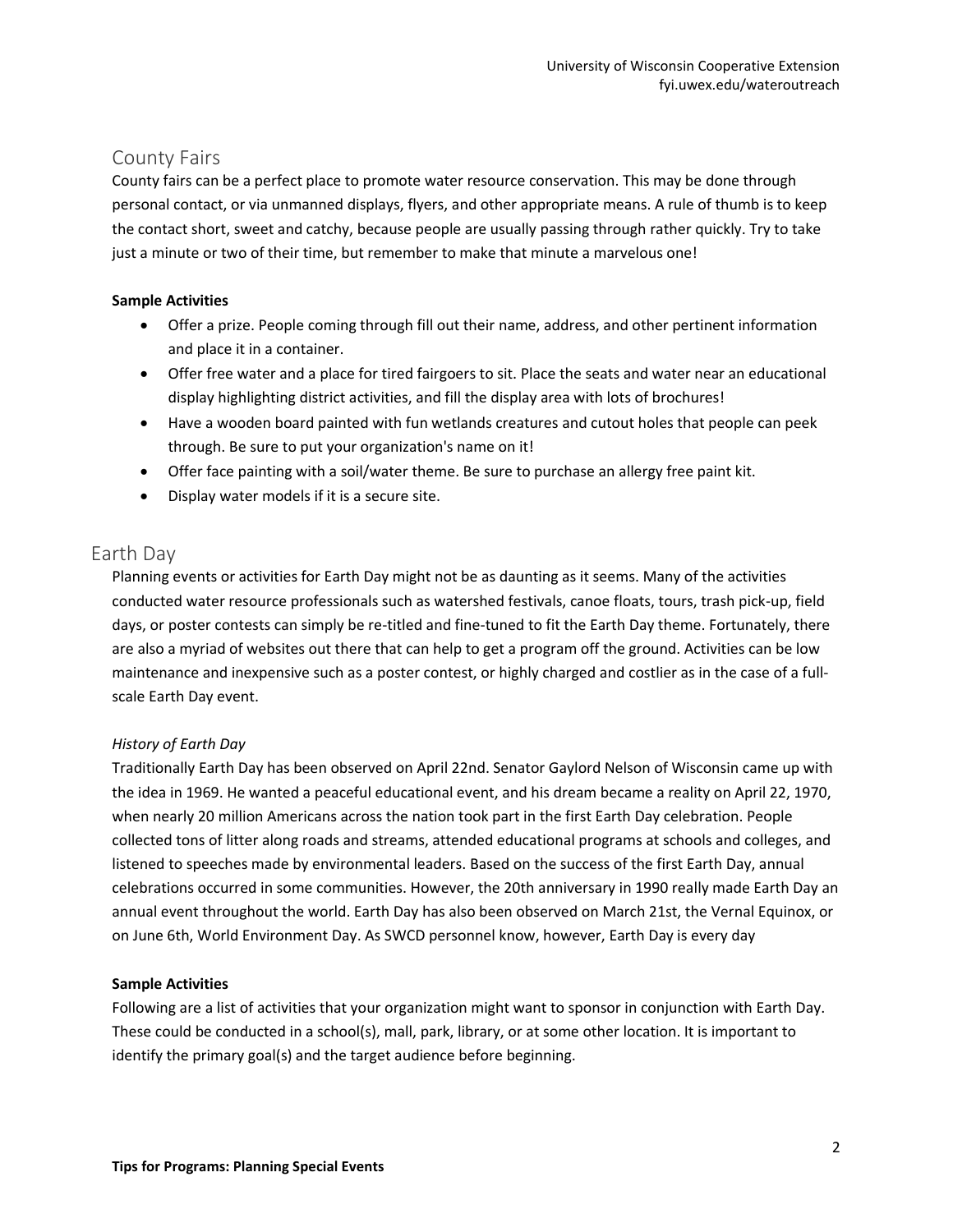- Team up with a recycling agency to conduct a trash cleanup of area streams, highways, parks, trails, vacant lots or other key places.
- Conduct stream seining demonstrations and investigations.
- Conduct a canoe float to increase understanding of nonpoint source pollution.
- Submit Earth Day press releases to local media dealing with topics of soil and water conservation. You might also want to team up with other environmental agencies to have an expanded series of environmental topics for newspapers, radio, and/or television. Topics might also appear as a series in each agency's newsletter.
- Conduct a field day in conjunction with Earth Day.
- Present a workshop on "Planning an Earth Day Event at Your School." Invite representatives from area schools to participate in the workshop, so that they can coordinate an Earth Day event at their school.
- Re-package a watershed festival into an Earth Day event, or plan a completely new event
- Team up with a local theater group or high school drama club to present an Earth Day play at the local mall, area libraries, in schools, and at other locations. Donations or grants can assist with costumes, props, freebies and other things needed to compliment the event. A fashion show comprised of recycled items could also be a part of the fun.
- Ask the county commissioners' or Mayor's office to issue an Earth Day proclamation. (See a sample of an Earth Day proclamation.)
- Conduct a bicycle tour, walking trail, or drive-it-yourself tour to highlight best management practices that address nonpoint source pollution problems.
- **•** Earth Day Event-Case Scenario Agenda

Of all of the Earth Day activities that one could choose from, the Earth Day event is, quite possibly, the most involved and time-consuming. For assistance with the planning of an Earth Day event, a sample "Who, What, When, Where & Why of Planning an Earth Day Event" timeline follows:

## *Who, What, When, Where and Why of Planning an Earth Day Event--Sample Timeline*

#### **I. Who**

A. First determine if the event will be conducted for staff and students at a specific school(s), or if it is for the general public. If it is for a school, the following people will need to be involved:

- Principal
- Teachers--all teachers, or a planning committee that informs the other teachers
- Students
- Curriculum consultants for the school districts
- Custodial staff
- Cafeteria staff (if special foods will be served)

B. If the event is for a school or the general public, involve these individuals: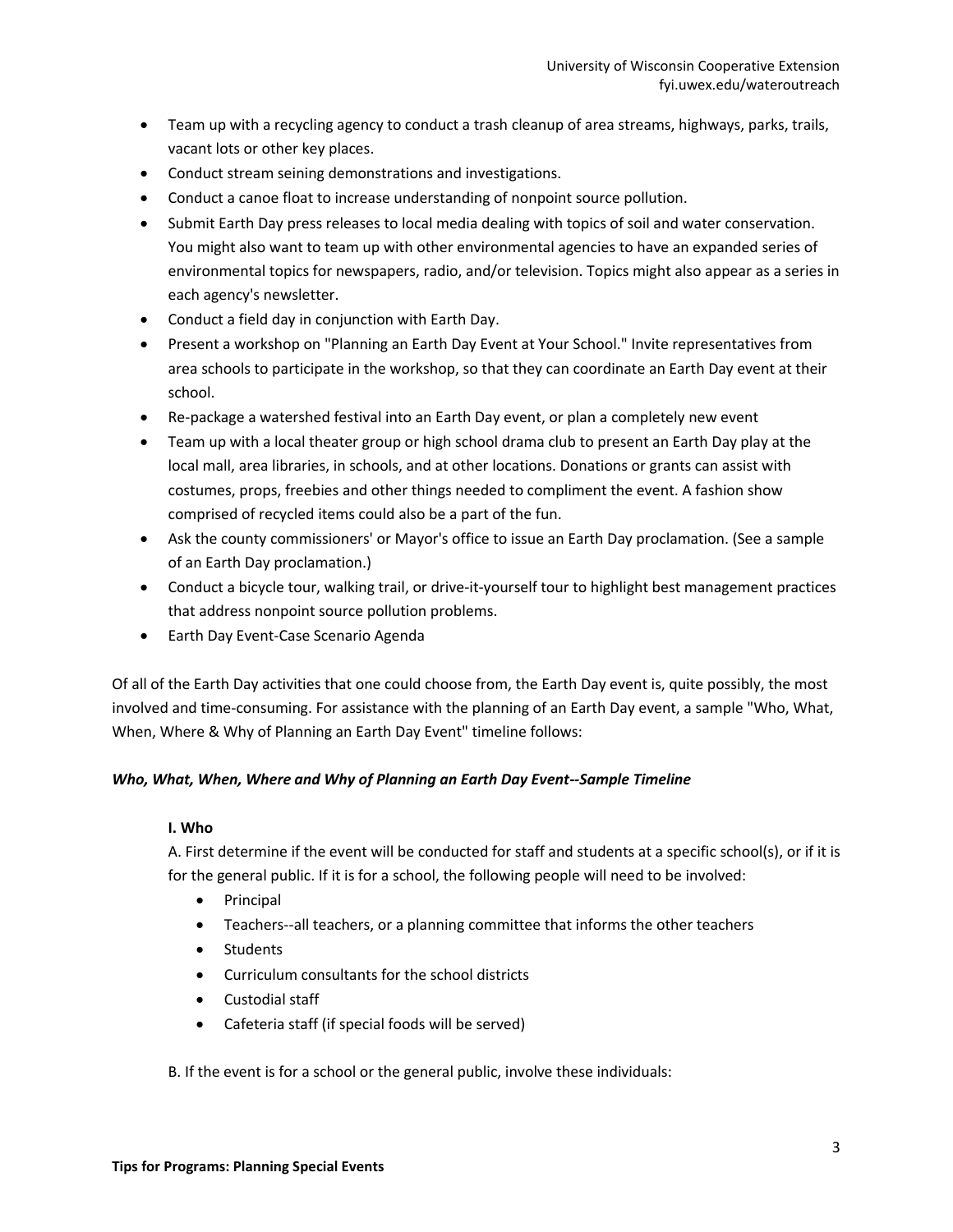- Resource personnel from environmental organizations, governmental agencies, community groups, and business and industry. (Be sure that their mission statements are compatible with the overall goal of the event)
- Schools who may bring students on a day-of-event field trip and participate in pre- event contests and activities
- Volunteers/Parents
- Government officials who might want to attend and issue a proclamation
- EMS, security personnel, scouting groups for clean-up, and other like-minded groups

#### **II. What**

## A. School Events:

In-school activities on the day of the event could involve themed rooms (e.g., oceans, stream life, soils, and other environmental subject areas). Children could rotate in small groups from room to room to complete hands-on activities. Whole group activities involving games, presentations, speakers, and other special activities could be held in the gymnasium, or other large room.

## B. General pre-Earth Day events:

Some general pre-Earth Day events could include recycling, tree planting, environmental surveys of schools and neighborhoods, and/or contests.

## C. Day of Event Earth Day activities:

Activities on the day of the event could involve hands-on activities presented by environmental and other agencies or groups, special displays, speakers, dramatic presentations, and other special programs.

Participants could complete an "environmental passport" at each station.

## **III. When**

A. Suggested event planning timeline is as follows:

At the minimum, start planning at least five to six months in advance. One to two years in advance is ideal for a large event that will be attended by the general public.

To begin, organize the planning committee (monthly meetings are ideal), determine date and location of the event, and confirm with scheduling personnel. Define theme of the event, identify target audience, establish objectives, determine key activities, identify budget, contact environmental educators, librarians and others to do programs; contact sponsors and, it appropriate, seek grant funding.

- Three to four months in advance (or sooner): Determine supplies needed, start to order and assemble materials, seek and schedule volunteers.
- Two month in advance: Start to generate excitement through contests, publicity, special events, speakers, public service announcements and other methods. Obtain liability insurance if needed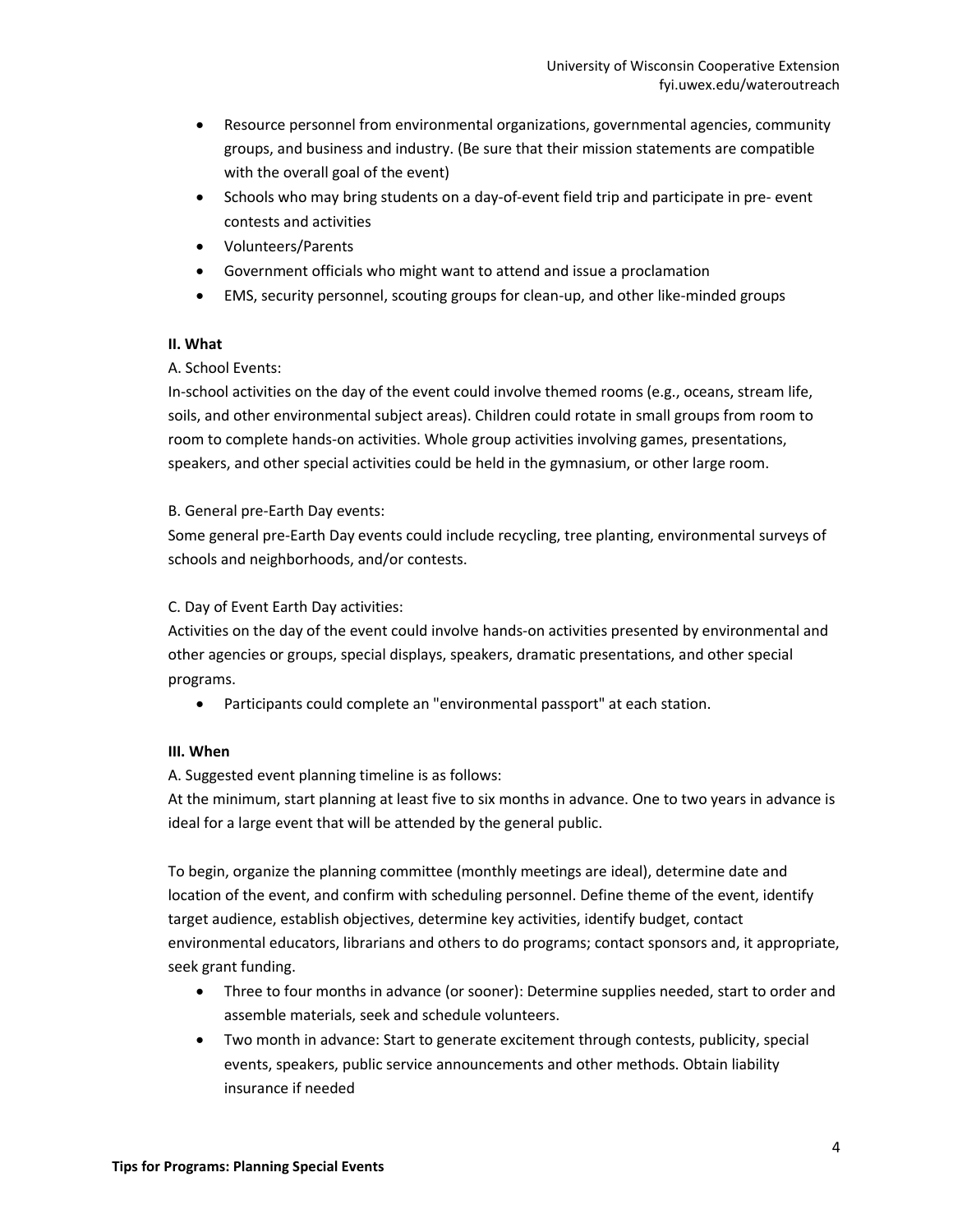- One month to two weeks: Publicize the event if appropriate, develop media packet, call media for on-site coverage, contact speakers to re-confirm their participation on the day of the event, conduct pre-event activities such as flower planting, speakers, and other related programs if desired; map out floor plan/table set-up assignments, and other logistics for the event.
- Develop one or more evaluation forms geared to students, teachers, volunteers and others as needed.
- Day before the event: Finalize last minute details. Set up room(s), gym, tents, whatever with aid of volunteers and other personnel.
- Day of the event: Have "ambassadors" greet speakers and special guests; Assign a person to hand out media packets. Have volunteers assigned to assist with carrying items, set-up and other tasks; offer restroom and lunch breaks to exhibitors/presenters. Serve lunch if affordable. Collect evaluation forms. If possible, enter those who complete and return the evaluation form in a prize drawing. If you collect their name and address, you might also offer them the option of being included in future mailings related to the event.
- After the event: Rest, self-evaluate, review comments from participants, send thank you letters to everyone involved, especially sponsors and funders, start planning for next year!

#### **IV. Where**

- What areas will be utilized? (e.g., parks, museums, schools, mall).
- Is it an indoor or outdoor event?
- Are there any special considerations such as sound or lighting equipment?
- Will exhibitors be offered the chance to use electricity?
- Is parking adequate for cars and buses?
- Are tents needed?
- Are there any fire codes?
- Are fire extinguishers required in tents or other buildings?
- Is liability insurance needed?
- Are there site rental fees?
- If food is served, are there health regulations or placement considerations based on electricity?
- Are restroom facilities and trash receptacles adequate?
- If not, where will recycling containers and portable toilets be placed?
- How will the clientele rotate? Will it be from tent to tent, display-to-display, room to room or at will?
- Is a staging area needed?

#### **V. Why**

- Increases knowledge and skills related to the environment and conservation. Supports school curriculum and proficiency test outcomes
- Offers clientele significant conservation experiences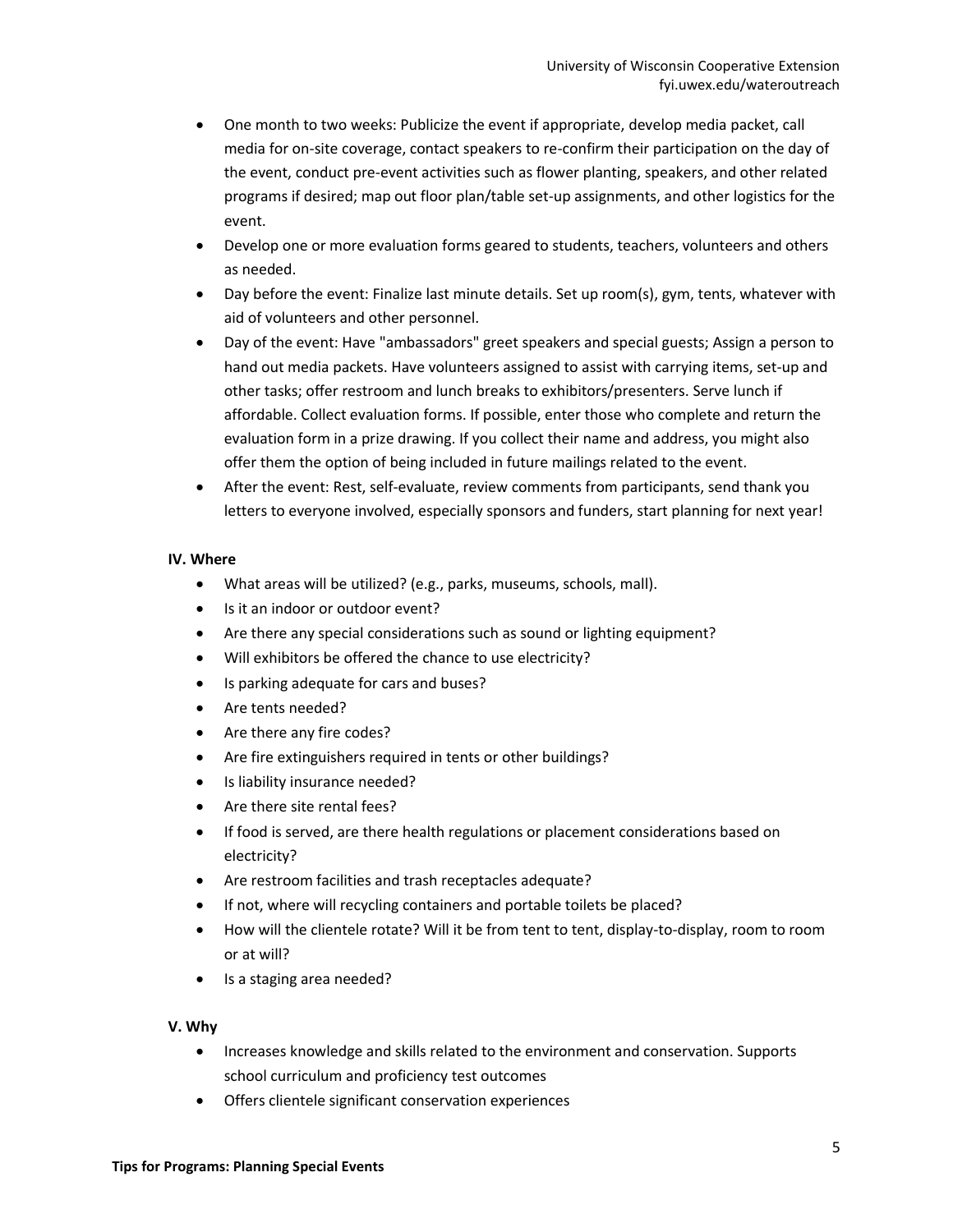- Motivates people to take environmentally responsible action (positive behavior)
- Provides an opportunity to establish liaisons with outside resource people, local schools, parents, volunteers, government officials and others who are working together for a common goal.
- Could lead to an annual educational event
- Fun!

#### **Resources**

For a free copy of *The Happy Earth Day Activities Book*, contact Region 5 EPA at: Office of Public Affairs, Chicago, IL 60604. Ask for document #905-M90-002. The activity pages may be photocopied, and are geared to lower elementary students.

#### **Websites**

Earth day Network: http://www.earthday.org/ All Species Project: http://www.allspecies.org/ Earth Day Grocery Project: These and many more sites are listed at https://naaee.org/eepro/resources

## <span id="page-5-0"></span>Earth Science Week

Earth Science Week is sponsored by the American Geological Institute, and is generally held in October. The goal of the week is to highlight earth science. Specific objectives include giving students new opportunities to discover the earth sciences, to highlight contributions that earth scientists make to society, to publicize the fact that earth science is all around us, to encourage stewardship of the earth, and to develop a way for geoscientists to share knowledge. A packet of information is available from the Institute offering ways to celebrate the week.

#### *History*

In 1998 the American Geological Institute launched the first Earth Science Week in conjunction with their 50th Anniversary Celebration. That year the governors of 16 states issued Earth Week proclamations and resolutions. The American Geological Institute is a not-for-profit federation of 32 professional earth science organizations.

#### **Sample Activities**

Following are some suggested ideas and activities offered by the Earth Science Institute:

- Adopt-A-Teacher by sponsoring a workshop that gives educators the opportunity to perform earth science activities under the guidance of experienced scientists.
- Adopt-A-School and present earth science related programs throughout the year.
- Conduct a field trip or walking tour to show that earth science is all around us.
- Set up earth science displays at local libraries and other public places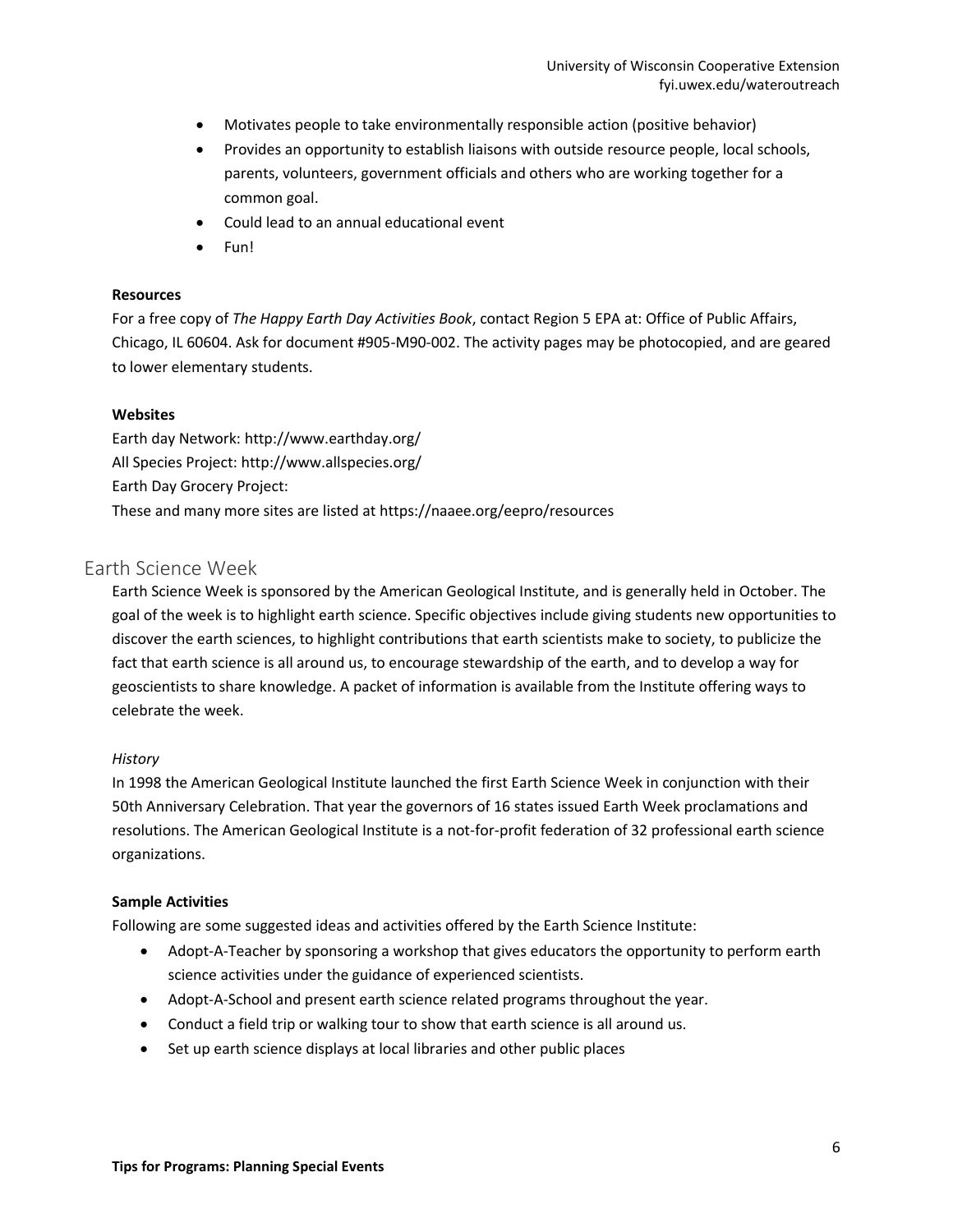#### **Website**

Log on to the American Geological Institute's website at: www.earthsciweek.org

## <span id="page-6-0"></span>Soil and Water Stewardship Week

Soil and Water Stewardship Week is an excellent time to involve the religious community in water conservation efforts. Schools, community organizations and others might also become involved. Early in the winter a packet of materials about Soil and Water Stewardship Week is sent from the National Association of Conservation Districts (NACD). Enclosed in the packet are educational materials, religious materials, graphics, fact sheets, ideas for activities, and other pertinent information. Traditionally, Soil and Water Stewardship Week is observed between the last Sunday in April and the first Sunday in May, although it can be held at any time. An annual theme is selected each year. Past themes have included Community Waters, the Living Waters, In the Children's Hands and Habitat for Life.

## *History of Soil and Water Stewardship Week*

Soil and Water Stewardship Week has its roots in Medieval Europe, where a celebration of prayer and penance know as Rogation Days occurred. In seeking God's intervention, this event was designed to help people avoid suffering induced by crop failures, drought or bad weather. Soil and Water Stewardship Week has been observed since the 1950's and in 1995 the NACD began to select an annual theme and develop educational materials for churches of all denominations. Each year lay leaders and ministers from a number of religious denominations review the materials before they are distributed.

## **Sample Activities**

Many environmental activities/lessons can be used in conjunction with Soil and Water Stewardship Week. The annual Soil and Water Stewardship Week literature contains a number of ideas for a full-scale observance.

## **Planning**

The following is a partial checklist from NACD for conducting a successful Stewardship Week:

- Select a chairperson and small working committee to organize and oversee stewardship activities. Consider involving representatives from churches, schools, government and civic organizations.
- Prepare an action plan generated by the committee.
- Contact local ministerial alliances early. Conduct a workshop with ministers in order to preview the resource materials.
- Contact educators and introduce them to the resource materials.
- Order necessary materials from NACD.
- Promote the week with the aid of news media.

#### **Resources**

Log on to the NACD site and check the Public Outreach section at: http://www.nacdnet.org/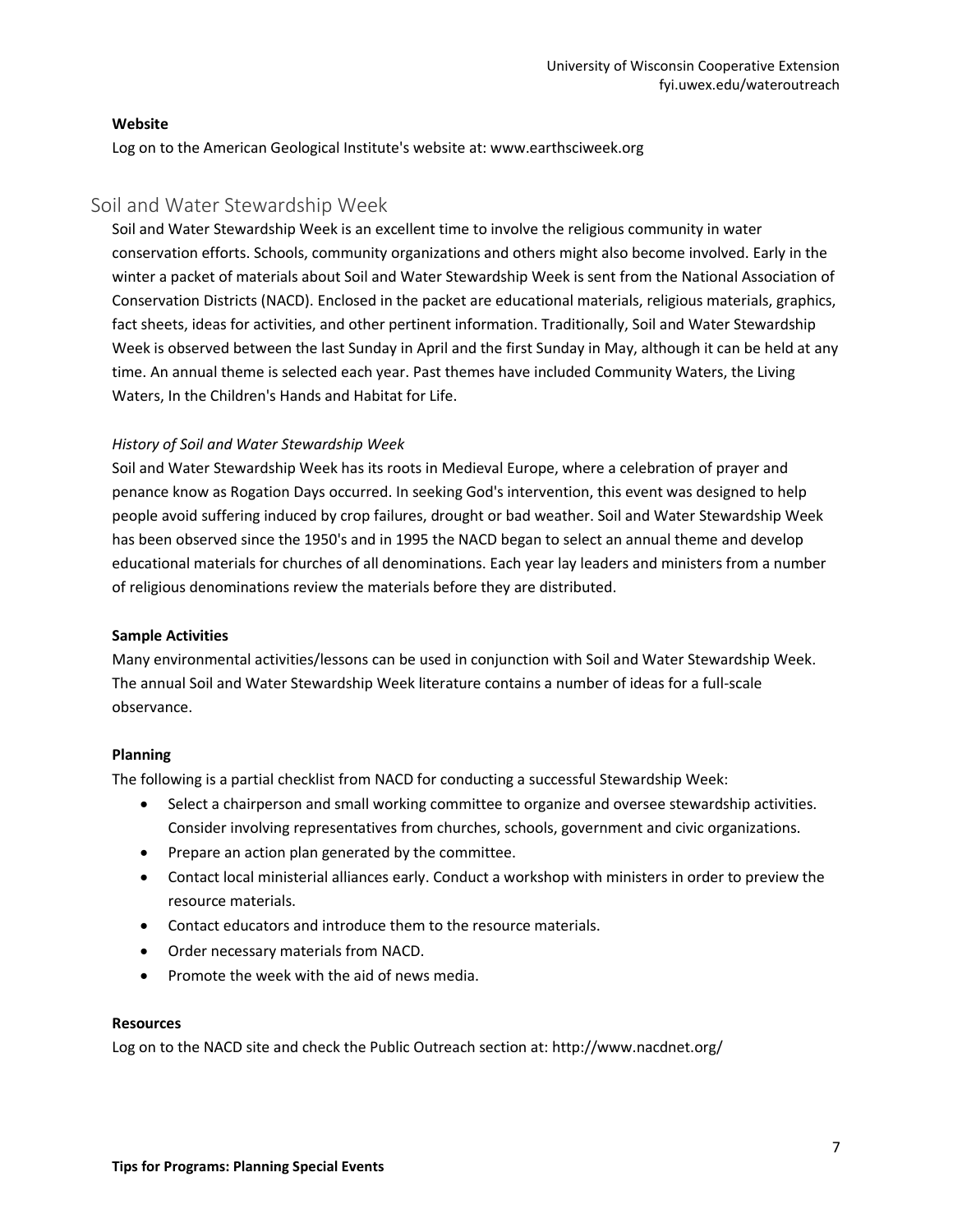## <span id="page-7-0"></span>Water Festivals

Many natural resource organizations host water festivals for the general public and/or school groups. A water festival is a gathering, large or small, of citizens, young and old, from a specific watershed or county. This type of event is usually free and features displays, hands-on activities, food, informational handouts and community service projects. Typically, people move from station to station to learn about watersheds, water quality and water conservation. While hosting this community event, you can make the public aware of your organization's activities and services.

#### *History of Water Festivals*

While water festival type gatherings have been around for years, even centuries, the Nebraska Groundwater Foundation elevated the significance and visibility of these events. In 1989 they sponsored the first Children's Groundwater Festival, hoping for even 50 children to attend. During the first week of registration, 1,200 children signed up to attend. The numbers have been growing ever since and the concept of a "water festival" has spread nationally and includes general water festivals and watershed festivals. Project WET and its sponsors support a national "Make a Splash" festival day in September. In 2002, 130+ festivals were held serving 60,000 students.

#### **General Planning**

In planning your event you will want to answer questions like who, what, when and where. The water festival will be your event; however, the date needs to be when the general public can attend. The best time to host a festival for the general public is during the early evening hours or on a Saturday. For schools, the times usually need to fit with their bus and daily schedules. Check around the community to see what that you don't have any calendar conflicts.

#### Location

Select your location. It's best to host this type of event near water. This can range from a scenic river to a pond or local lake. Whether using public or private land, always ask permission. If you host the event at a public location (e.g., state park), it's always good to work with the park staff and ask them how they want to be involved. It is important to involve other people and groups to help promote and assist with the festival.

#### Advertising

When advertising the event through news releases, newsletters, website, flyers and other media venues, make sure you describe what a water festival is, what the participants will be doing, what other groups will be participating. Make sure that your advertisement clearly indicates your date, time, location, rainy day plan, and a contact number for additional information. If you want your audience to R.S.V.P. for an approximate number of attendees, let them know how to register. Also, remember to invite the media. Have a press packet to give to them at the event. Your goal is to get people involved and learning about water. The more you promote the festival, the more opportunity you will have to achieve this goal.